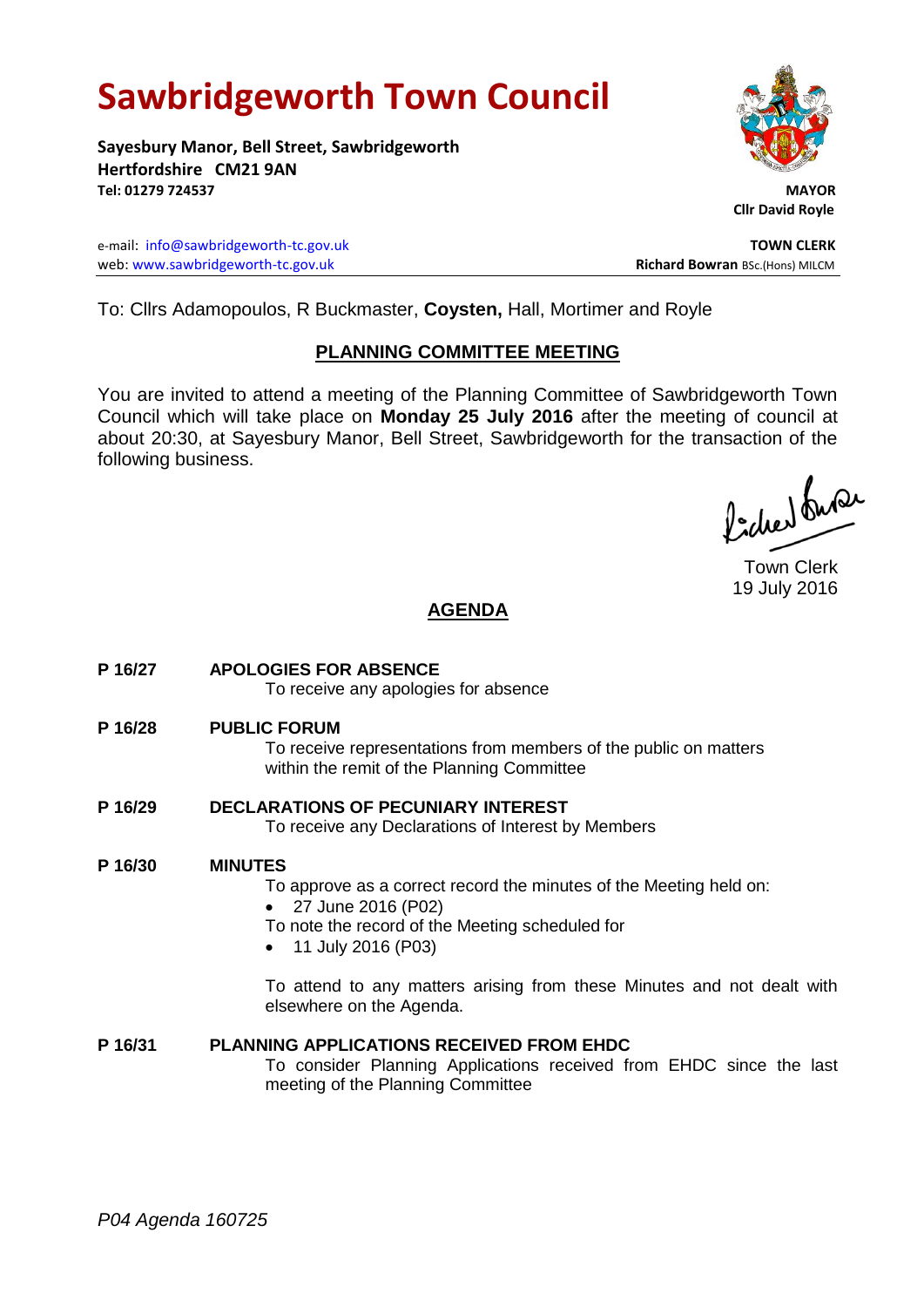#### **3/16/1421/FUL 33 The Forebury, CM21 9BD**

Erection of detached 4no [bedroom dwelling with associated car parking \(Amended](https://publicaccess.eastherts.gov.uk/online-applications/applicationDetails.do?activeTab=summary&keyVal=O92ATJGL00X00)  [scheme\) Retrospective](https://publicaccess.eastherts.gov.uk/online-applications/applicationDetails.do?activeTab=summary&keyVal=O92ATJGL00X00) **Applicant:** Rambledale Ltd

**\_\_\_\_\_\_\_\_\_\_\_\_\_\_\_\_\_\_\_\_\_\_\_\_\_\_\_\_\_\_\_\_\_\_\_\_\_\_\_\_\_\_\_\_\_\_\_\_\_\_\_\_\_\_\_\_\_\_\_\_\_\_\_\_\_\_**

**\_\_\_\_\_\_\_\_\_\_\_\_\_\_\_\_\_\_\_\_\_\_\_\_\_\_\_\_\_\_\_\_\_\_\_\_\_\_\_\_\_\_\_\_\_\_\_\_\_\_\_\_\_\_\_\_\_\_\_\_\_\_\_\_\_\_**

#### **3/16/1507/FUL The Ancient Raj, Knight Street, CM21 9AX**

[Demolition of restaurant and 3no garages/stores. Erection of 4no two bedroomed](https://publicaccess.eastherts.gov.uk/online-applications/applicationDetails.do?activeTab=summary&keyVal=O9MJI5GLKI100)  [dwellings and 1no 3 bedroomed dwelling with associated landscaping and parking](https://publicaccess.eastherts.gov.uk/online-applications/applicationDetails.do?activeTab=summary&keyVal=O9MJI5GLKI100) **Applicant:** AJ Wadhams & Co Ltd

**\_\_\_\_\_\_\_\_\_\_\_\_\_\_\_\_\_\_\_\_\_\_\_\_\_\_\_\_\_\_\_\_\_\_\_\_\_\_\_\_\_\_\_\_\_\_\_\_\_\_\_\_\_\_\_\_\_\_\_\_\_\_\_\_\_\_**

**\_\_\_\_\_\_\_\_\_\_\_\_\_\_\_\_\_\_\_\_\_\_\_\_\_\_\_\_\_\_\_\_\_\_\_\_\_\_\_\_\_\_\_\_\_\_\_\_\_\_\_\_\_\_\_\_\_\_\_\_\_\_\_\_\_\_**

**\_\_\_\_\_\_\_\_\_\_\_\_\_\_\_\_\_\_\_\_\_\_\_\_\_\_\_\_\_\_\_\_\_\_\_\_\_\_\_\_\_\_\_\_\_\_\_\_\_\_\_\_\_\_\_\_\_\_\_\_\_\_\_\_\_\_**

#### **3/16/1562/HH 1 Beechfield, CM21 9NG**

[Two storey extension](https://publicaccess.eastherts.gov.uk/online-applications/applicationDetails.do?activeTab=summary&keyVal=O9ZI5IGLKL500) **Applicant:** Mrs Lisa Page

**P 16/32 LATE PLANNING APPLICATIONS** To deal with Planning Applications received from EHDC following the Publication of this Agenda and received before 22 July 2016

#### **P 16/33 PLANNING DECISIONS MADE BY EHDC** To receive Planning Decisions from EHDC

#### **3/16/1140/LBC The Chantry, 9 Bell Street, CM21 9AR**

[Removal of column in lounge and part conversion of garage space to utility room](https://publicaccess.eastherts.gov.uk/online-applications/applicationDetails.do?activeTab=summary&keyVal=O7B7IFGLJVO00) **Applicant: Mr Paul Latimer** *STC Comment: No objection*

*EHDC Decision: Granted* **\_\_\_\_\_\_\_\_\_\_\_\_\_\_\_\_\_\_\_\_\_\_\_\_\_\_\_\_\_\_\_\_\_\_\_\_\_\_\_\_\_\_\_\_\_\_\_\_\_\_\_\_\_\_\_\_\_\_\_\_\_\_\_\_\_\_**

#### **3/16/1172/HH 32 Newton Drive, CM21 9HE**

Part two storey/part single storey rear extension. Single storey front extension and new [front bay window](https://publicaccess.eastherts.gov.uk/online-applications/applicationDetails.do?activeTab=summary&keyVal=O7HDRCGLJXY00) **Applicant: Mr & Mrs Vears**

**\_\_\_\_\_\_\_\_\_\_\_\_\_\_\_\_\_\_\_\_\_\_\_\_\_\_\_\_\_\_\_\_\_\_\_\_\_\_\_\_\_\_\_\_\_\_\_\_\_\_\_\_\_\_\_\_\_\_\_\_\_\_\_\_\_\_**

*STC Comment: No objection EHDC Decision: Granted* **\_\_\_\_\_\_\_\_\_\_\_\_\_\_\_\_\_\_\_\_\_\_\_\_\_\_\_\_\_\_\_\_\_\_\_\_\_\_\_\_\_\_\_\_\_\_\_\_\_\_\_\_\_\_\_\_\_\_\_\_\_\_\_\_\_\_**

**3/16/1199HH Fieldings, Bullfields, CM21 9DD** [Insertion of 2no side dormer windows](https://publicaccess.eastherts.gov.uk/online-applications/applicationDetails.do?activeTab=summary&keyVal=O7OCDQGL00X00) **Applicant: Mr & Mrs R Brown** *STC Comment: No objection EHDC Decision: Granted*

*P04 Agenda 160725*